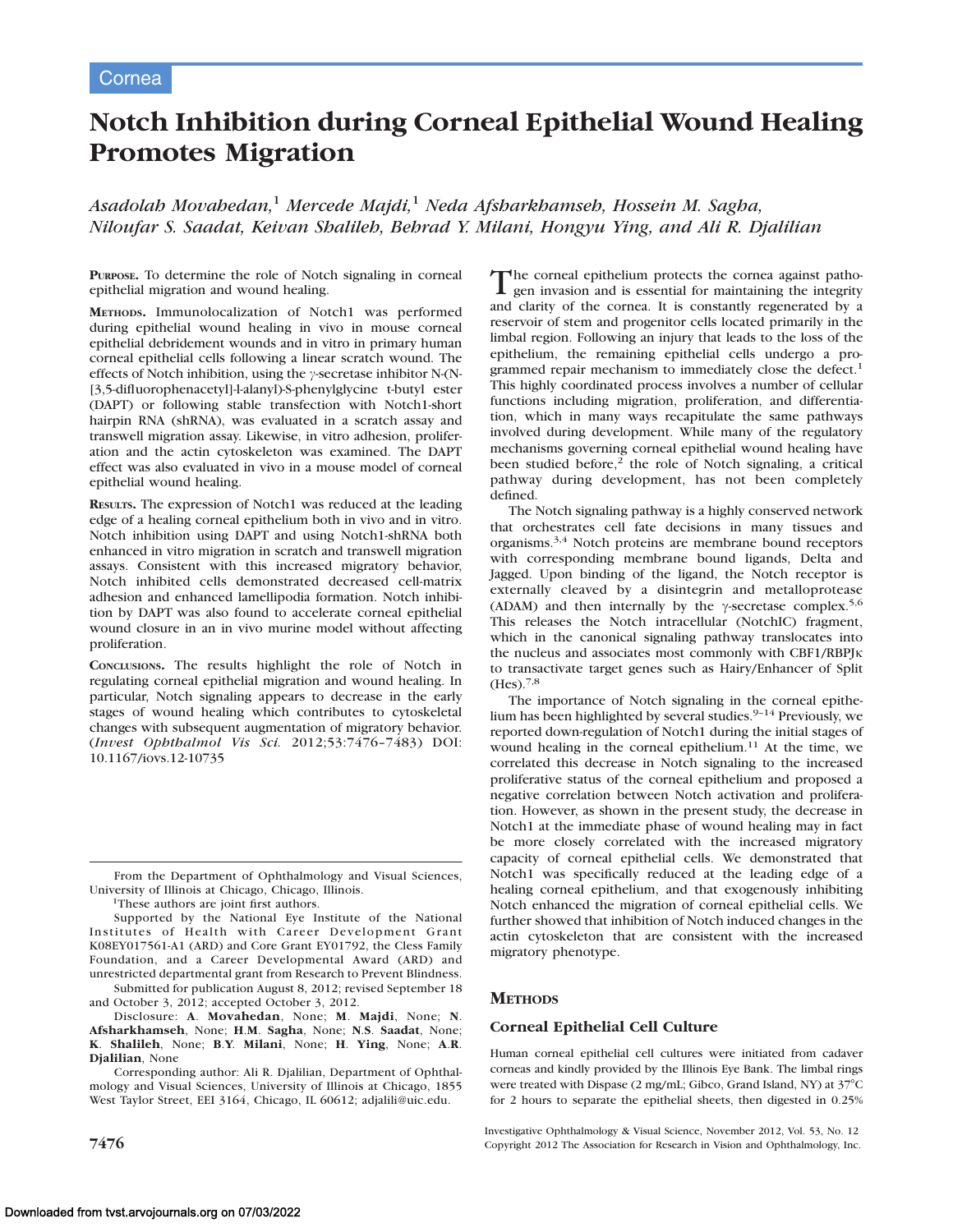trypsin-EDTA for 5 to 10 minutes. Cells were washed and resuspended in keratinocyte serum free medium (KSFM; Invitrogen, Grand Island, NY) and plated in collagen coated tissue culture plates. In addition to primary corneal epithelial cells, an SV40 transduced human corneal epithelial cell line (HCE-T) was used for some of the experiments.<sup>15</sup> HCE-T cells were grown in Dulbelcco's modified Eagle's medium (DMEM)/F12 (1:1) with 5% fetal bovine serum (FBS).

## Immunofluorescence Staining and Microscopy

Mouse corneal sections as well as corneal epithelial cells grown on chamber slides were stained according to previously described protocols.<sup>11</sup> The following primary antibodies were used: rabbit polyoclonal anti-Ki67 (dilution 1:1000; Abcam, Cambridge, MA) and anti-Notch1 (dilution 1:100; Santa Cruz Biotechnology, Santa Cruz, CA) antibodies. For negative control, the sections were incubated with an irrelevant (no epithelial expression of the antigen) rabbit antibody. The sections were examined using a spinning disc confocal microscope (Z1; Carl Zeiss, Jena, Germany), and photographed with an AxioCam camera (Carl Zeiss).

# Notch1 Knockdown in HCE-T Cells

HCE-T cells were transduced with GIPZ Lentiviral shRNA viral particles (Open Biosystems, Lafayette, CO) at multiplicity of infection (MOI) of five. Two human Notch1 small hairpin RNA (shRNA) constructs (target sequences ACGGACTGCGTGGACAGCT, AGGTGCAGCCACAAAACTT) were used with titers of  $1.20 \times 10^8$  and  $1.04 \times 10^8$  transducing units (TU)/mL, respectively. Nonsilencing (NS) shRNA was used as negative control and glyceraldehyde-3-phosphate dehydrogenase (GAPDH) shRNA was used as positive control (Open Biosystems). The transduced cells were identified based on green fluorescent protein (GFP) expression given the GFP component in the viral vector (CMVtGFP-IRES-puromycin-shRNA). Two stable transfections of Notch1 shRNA (corresponding to each target sequence) and a stable transfection of NS shRNA was established using puromycin (4 µg/ mL) treatment for 2 to 3 weeks (puromycin resistance factor also included in the backbone). Notch1 knockdown was evaluated by RT-PCR and Western blotting.

#### In Vitro Scratch Assay

Primary human corneal epithelial cells or HCE-T were grown to confluence on collagen coated plates. Primary cells were maintained in KSFM, but the calcium was increased to 0.5 mM for 24 hours while HCE-T cells were switched to media with no serum for 24 hours. The cells were exposed to the  $\gamma$ -secretase inhibitor N-(N-[3,5-difluorophenacetyl]-l-alanyl)-S-phenylglycine t-butyl ester (DAPT) (Selleckchem, Houston, TX),  $100$  nM to  $50 \mu$ M, or vehicle (dimethyl sulfoxide [DMSO], maximum concentration 0.02%) for 12 to 24 hours before a linear scratch was made using a sterile  $200 - \mu L$  pipette tip.<sup>16</sup> Immediately after the scratch and at 12 and 24 hours images of the scratch area were captured using the Zeiss AxioCam MR digital camera on a Zeiss Axioskop2 light microscope (Carl Zeiss). The remaining wound area was measured using ImageJ software (nih.gov, Bethesda, MD) and normalized to time 0 wounds. To minimize the effect of proliferation, experiments were also repeated in primary cells they had been previously treated with mitomycin-C (Bedford Laboratories, Bedford, OH) 5 to 10 µg/mL for 3 hours. A scratch assay was also similarly performed in HCE-T stably transfected with Notch1 and NS shRNA.

#### Transwell Migration Assay

HCE-T cells (shRNA transduced or previously treated with DAPT, Jagged1, or DMSO) were plated in 8.0-µM pore size transwell inserts (Beckton Dickinson, Downers Grove, IL) in serum free DMEM. The lower compartment was filled with DMEM plus 10% FBS as chemoattractant. After 12 hours, the cells on the upper side of the insert were removed by scraping and the cells that had migrated through were fixed on the lower side of membrane with 10% formalin then stained with crystal violet and quantified by counting the number of cells in 20 separate fields.

#### Proliferation Assay

The effect of DAPT on cell proliferation was assessed using a thiazolyl blue tetrazolium bromide (MTT; Sigma-Aldrich, St. Louis, MO) assay. Primary human corneal epithelial cells were plated in a 48-well plate at a density of 75,000 per well and grown to 60% confluence. The growth factors were eliminated from the media overnight and the cells were treated with DMSO (0.02%) or DAPT  $(5 \mu M)$  for 24 hours. After complete removal of the media, 20 µL of MTT solution was replaced in each well and incubated at  $37^{\circ}$ C for 3 hours; the solution was then removed and 500 µL of DMSO was replaced in each well. The concentration was determined by optical densitometry at the 560-nm wavelength.

The in vitro proliferation rate was also measured by immunofluorescence staining for the proliferation marker, Ki67. Primary human cells were plated in equal numbers in a 4-well chamber slides and grown to 40% confluence then treated in the same fashion with DAPT or DMSO. The cells were fixed 24 hours later and stained for Ki67 as described above.

# Cell Adhesion Assay

HCE-T transduced with shRNA and primary human corneal epithelial cells treated with DAPT, Jagged1, or DMSO for 24 hours, were trypsinized and plated equally in a 96-well flat bottom plate coated with fibronectin-collagen plus 3% BSA (Sigma-Aldrich). After 30 minute incubation at  $37^{\circ}$ C, the cell culture media was removed and the plate was washed multiple times with PBS. The adherent cells were fixed with 100% ethanol then stained with crystal violet after which the absorbance in each well was measured at 590-nm wavelength.

## Phalloidin Staining

Primary human corneal epithelial cells or shRNA transduced HCE-T cells were cultured to confluence on chamber slides. After serum starvation overnight, a linear scratch was made on the slides. The slides were stained 6 hours after the scratch by the following protocol: after fixation with periodate-lysine-paraformaldehyde (PLP) for 20 minutes, the cells were permeabilized using Tris buffered saline (TBS) and 0.3% Triton X-100 for 5 minutes, washed in PBS three times, and then incubated in rhodamine-phalloidin (1:40 dilution in PBS containing 1% BSA; Cytoskeleton, Inc., Denver, CO) for 20 minutes. After three PBS washes, the slides were mounted using DAPI fluoromount-G medium.

# Reverse-Transcriptase (RT) Polymerase-Chain Reaction (PCR)

RNA isolation from epithelial cell cultures and form mouse corneal epithelium was performed as previously described.<sup>11</sup> RT reaction was likewise completed as before, followed by PCR for human Notch1, human GAPDH, human Hes1, human  $\beta$ -actin, mouse Hes1, and mouse  $\beta$ -actin (sequences published before<sup>11</sup> otherwise available upon request).

#### Western Blots

Western blots were performed as previously described.<sup>11</sup> The following antibodies were used: rabbit anti-cleaved-Notch1 Val1744 (dilution 1:500), rabbit anti-GAPDH (1:5000) both from Cell Signaling (Danvers, MA). Detection was performed by ImageQuant LAS 1040 detection system and quantified using ImageQuant software (both from GE Healthcare, Piscataway, NJ).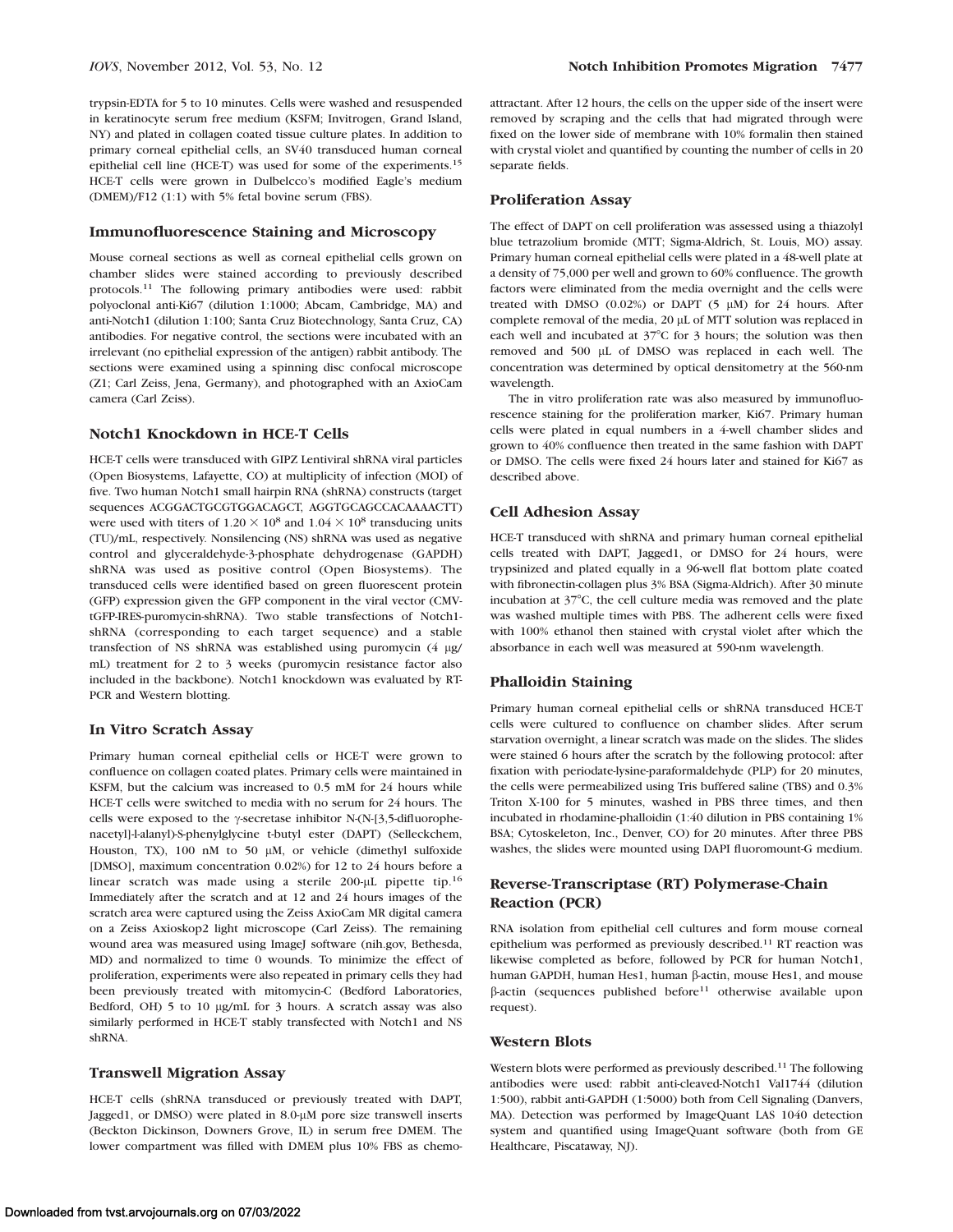

FIGURE 1. The expression of Notch1 was evaluated in the mouse corneal epithelium at 6 hours after a debridement wound. Notch1 staining was distinctly reduced in the cells near the leading edge (the bracket) (A). The expression of Notch1 was evaluated in primary human corneal epithelial cells subjected to a scratch assay at baseline (B) and after 12 hours (C). The percentage of cells that stained for Notch1 in the leading edge was 42% lower at 12 hours compared with immediately (0 hour) after the scratch (D) (P < 0.001). (Green: FITC, blue: DAPI); scale bar is 40 µm for (A) and 100 lm for (B) and (C). Asterisk represents statistically significant data.

#### Mouse Model of Corneal Epithelial Wound Healing

Corneal wounding experiments in mice were conducted in compliance with the ARVO Statement for the Use of Animals in Ophthalmic and Vision Research. Six-month-old C57BL/6J mice were anesthetized with intraperitoneal injection of ketamine (100 mg/kg) and xylazine (5 mg/ kg). After applying two drops of topical 0.5% proparacaine, a 2.0-mm area of the central epithelium was demarcated and removed by gentle scraping using a blunt corneal scraper (for Notch1 localization studies a 1.5-mm wound was also used). In the treatment  $(N=7)$  or the control ( $N = 7$ ) group, DAPT (20  $\mu$ M) or vehicle (DMSO 0.02%) (20–30  $\mu$ L) was applied to the cornea every 15 minutes for 2 hours. At 24 hours, the corneas were stained with fluorescein and photographed using a Nikon FS-2 photo-slit lamp with a Nikon D200 camera (Melville, NY). Wound sizes were compared with the baseline for each mouse and the percentages of wound closure was measured using ImageJ software.

#### **RESULTS**

# Notch1 Is Reduced at the Leading Edge of Migrating Corneal Epithelium

Using immunofluorescence staining, the expression of Notch1 in the mouse corneal epithelium 6 hours after 1.5 mm and 2.0-mm debridement wound was examined. As shown in Figure 1A, Notch1 expression was reduced in the epithelium near the leading edge (images not shown for 2.0 mm). Similar results were found at 2 hours after wounding (data not shown). We further examined the expression of Notch1 in a two-dimensional in vitro wound healing model. Primary human corneal epithelial cells grown to confluence were subjected to a scratch wound. The percentage of cells expressing Notch1 in the leading edge at 12 hours after the scratch was 42% lower compared with baseline ( $P < 0.001$ ) (Figs. 1B–D).

## Notch Inhibition Accelerates Human Corneal Epithelial Migration and Wound Closure

A scratch assay was used to examine the effect of Notch inhibition in human corneal epithelial cells (primary cells and HCE-T). To inhibit Notch signaling broadly, we used the  $\gamma$ - secretase inhibitor DAPT (100 nM-10  $\mu$ M). The results demonstrated that DAPT 1 to 10  $\mu$ M consistently accelerated wound closure compared with control (0.02% DMSO) (Figs. 2A, 2B). Concentrations less than  $1 \mu M$  had no effect while those above 10 µM demonstrated an inhibitory effect on migration (data not shown for concentration above 10  $\mu$ M since toxicity could not be excluded at these higher doses) (Figs. 2A, 2B). Notch inhibition with  $10 \mu M$  DAPT was measured by Western blotting for Notch1IC confirming that Notch had been effectively inhibited (Fig. 2C). To examine migration more specifically, HCE-T cells were also subjected to a transwell migration assay. The results demonstrated significantly enhanced migration in cells pretreated with DAPT (218%  $\pm$  42%) compared with control (arbitrarily set to 100%)  $(P < 0.0001)$ . In contrast, Notch activation with Jagged1 appeared to delay migration (80%  $\pm$  30%) compared with control but this did not reach statistical significance ( $P = 0.077$ ) (Figs. 2D, 2E).

Since  $\gamma$ -secretase has additional substrates besides Notch that may potentially affect migration, we used Notch1-shRNA to knockdown Notch1 expression more specifically. HCE-T cells were stably transfected with Notch1-shRNA resulting in 66% knockdown of Notch1 by RT-PCR and reduced Notch1IC by Western blot (Figs. 3A, 3B). Notch1-shRNA transduced cells demonstrated significantly enhanced scratch wound closure and transwell migration compared with NS shRNA transduced cells (Figs. 3C–F). These results were confirmed in a second Notch1-shRNA (different target sequence) transduced cell line which knocked down Notch1 expression by 56% and similarly accelerated migration (data not shown).

## Notch Inhibition Does Not Affect Cell Proliferation

Additional studies were done to determine whether the enhanced wound healing observed with  $\gamma$ -secretase inhibition was due to increased proliferation. First, the scratch assay was repeated in primary cells that had been mitotically inactivated with mitomycin C. The results indicated that DAPT enhanced wound closure with or without mitomycin treatment (data not shown) suggesting that cell proliferation was not a factor for the enhanced wound healing. The effect of DAPT on cell proliferation was further assessed in primary human corneal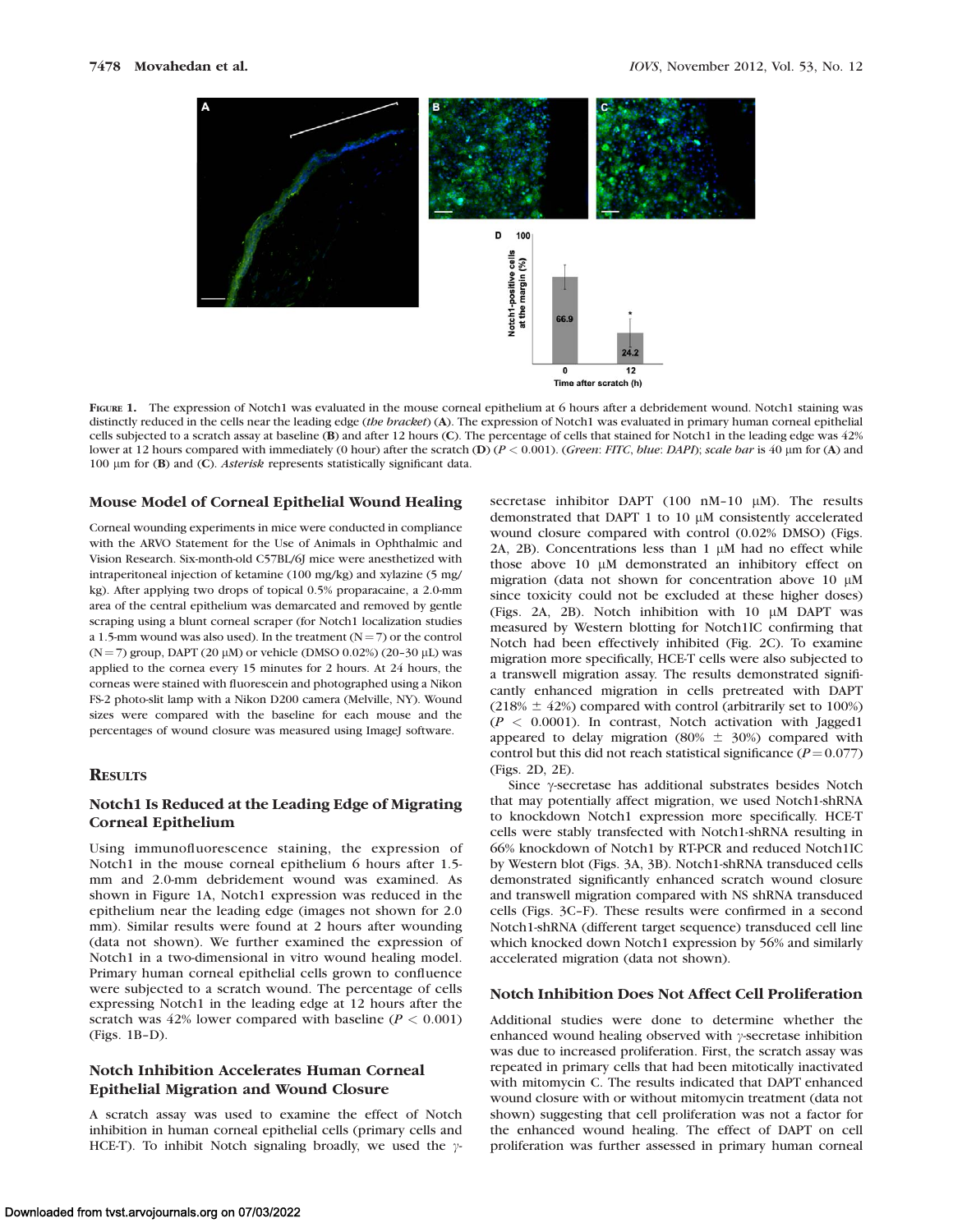

FIGURE 2. Human corneal epithelial cells were subjected to a scratch assay and then treated with DAPT or DMSO (control) (A). The effect of DAPT concentration on scratch assay wound closure rate was measured (B). \* Represents a statistically significant difference compared to control ( $P$  < 0.001). Western blot for Notch1IC confirmed that 10-lM DAPT can effectively inhibit Notch activation (C). HCE-T cells pretreated with DAPT migrated 2.2 times faster than control in transwell migration assay  $(P < 0.0001)$  while Jagged1 treated cells migrated 20% slower but did not reach statistical significance ( $P = 0.077$ ) (D). Jagged1 treatment was found to activate Notch by inducing the expression of its downstream Hes1 (E). Asterisk represents statistically significant data.

epithelial cells using both Ki67 staining and MTT assays. As shown in Figure 4, the proliferation rate was similar in cells with Notch inhibition compared with control. Although there was no difference in the rate of proliferation based on the MTT assay and Ki67 staining, since this was not done in a scratch assay we cannot completely exclude the possibility that Notch inhibition may have also enhanced scratch wound closure by also affecting proliferation. Nonetheless, based on the results of the transwell migration, which is a more specific assay for migration, it appears that Notch inhibition does have an effect on cell migration.

# Notch Inhibition Reduces and Notch Activation Increases Cell-Matrix Adhesions

Typically during cell locomotion, cell-matrix adhesions are reduced to allow the cells to migrate.17 Therefore, we sought to determine the effect of Notch inhibition on corneal epithelial cell-matrix adhesions. Primary human corneal epithelial cells exposed to DAPT, Jagged1, or DMSO were evaluated for their ability to adhere to fibronectin-collagen coated plates. The results revealed that after Notch inhibition, the cells adhered 34.5% less efficiently to the matrix compared with DMSO treated controls (Fig. 5A). In contrast, Notch activation with Jagged1 caused the cells to become more adherent to the matrix (Fig. 5B). Notch1-shRNA transduced cells similarly demonstrated reduced adhesion to the matrix compared with NS shRNA transduced cells (Fig. 5C). Such reduction is consistent with the increased migratory capacity of the cells after Notch inhibition.

## Notch Inhibition Affects the Actin Cytoskeleton

Given the importance of the cytoskeletal function in cell migration, rhodamine-phalloidin staining was performed to examine the effect of Notch inhibition on the actin structures. As seen in Figures 6A–D, DAPT treatment enhanced the formation of lamellipodia in the cells near the healing edge. Lamellipodia are important cytoskeletal structures that contribute to cell migration.<sup>18-20</sup> In parallel with the more prominent membrane protrusions, the cells also displayed a loss of marginal actin bundle (Figs. 6C, 6D, asterisks). The correlation between the loss of marginal actin bundle and enhanced membrane protrusion (e.g., lamellipodia) has been reported before.20,21 Examination of the Notch1-shRNA transduced cells similarly demonstrated enhanced lamellipodia near the leading edge compared with NS shRNA (Figs. 6E, 6F).

# Inhibiting Notch Accelerates Corneal Epithelial Wound Closure in a Murine Model

We finally examined the effect of Notch inhibition in an in vivo model of corneal epithelial wound healing. A 2.0-mm corneal epithelial debridement wound was created in mice followed by application of DAPT or vehicle to the cornea for 2 hours. At 24 hours, the corneas treated with DAPT demonstrated a higher percentage area of wound closure compared with DMSO (Figs. 7A–C). Histologic examination of the proliferation marker Ki67 at 24 hours did not demonstrate any difference between Notch inhibited and DMSO control groups, suggesting that migration was the predominant process affected (Figs. 7D, 7E).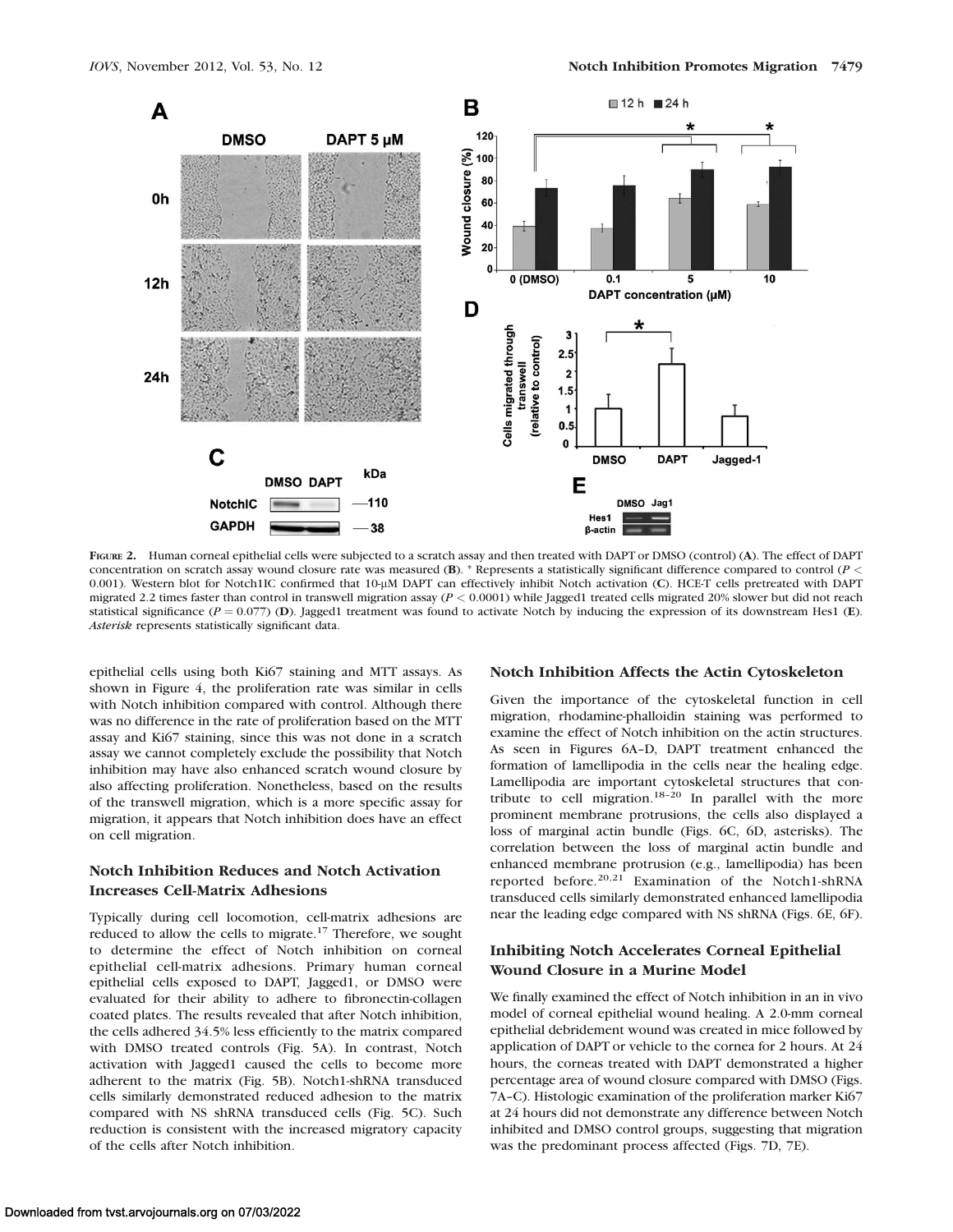

FIGURE 3. HCE-T cells stably transfected with Notch1-shRNA demonstrating that Notch1 was knocked down by 66% by RT-PCR compared with NS shRNA (A) with a corresponding decrease in Notch1IC protein level by Western blot (B). Notch1-shRNA transfected HCE-T cells closed scratch wounds faster ( $P < 0.004$ ) (C, D) and migrated 4 times faster in transwell migration assay ( $P < 0.0001$ ) (E, F) compared with NS shRNA transduced control cells. Asterisk represents statistically significant data.

## **DISCUSSION**

Corneal epithelial wound healing is a highly coordinated process that involves numerous cell-cell signaling pathways. In this study, we examined the involvement of Notch signaling in corneal epithelial wound healing and found a specific role in epithelial cell migration. Previous studies have primarily focused on the role of Notch in proliferation and differentiation and its role in migration has not been investigated specifically in the cornea.<sup>12-14</sup> In an earlier study, we had reported an inverse correlation between Notch and epithelial proliferation in corneal epithelial wound healing.<sup>11</sup> However, based on the results of the present study, it appears that the inverse correlation may be more closely associated with migration particularly in the cells near the leading edge. We found that in the first 6 hours after wounding, Notch1 is down-regulated in the leading edge, promoting a more migratory phenotype in these cells.

Our results, demonstrating faster migration with Notch inhibition, are consistent with previous findings in skin epithelial cells.<sup>22</sup> Dotto and colleagues<sup>22</sup> transfected human skin keratinocytes with a retroviral dominant negative construct to inhibit all canonical Notch signaling and found that Notch inhibited cells had significantly increased migratory behavior both by individual cell velocity measurements and by Matrigel invasion assay. They implicated Rho-Rho associated protein kinase (ROCK) signaling as the mechanism of action.



FIGURE 4. Primary human corneal epithelial cells were treated with DMSO or DAPT  $(5 \mu M)$  and subjected to Ki67 staining (A). The percentage of Ki67-positive cell nuclei was quantified. No difference was found between DAPT-treated and DMSO vehicle control cells ( $P =$ 0.254) (B). (Green: FITC; blue: DAPI), scale bar: 15 µm; Cell proliferation was also compared using MTT assay ( $P = 0.302$ ) (C).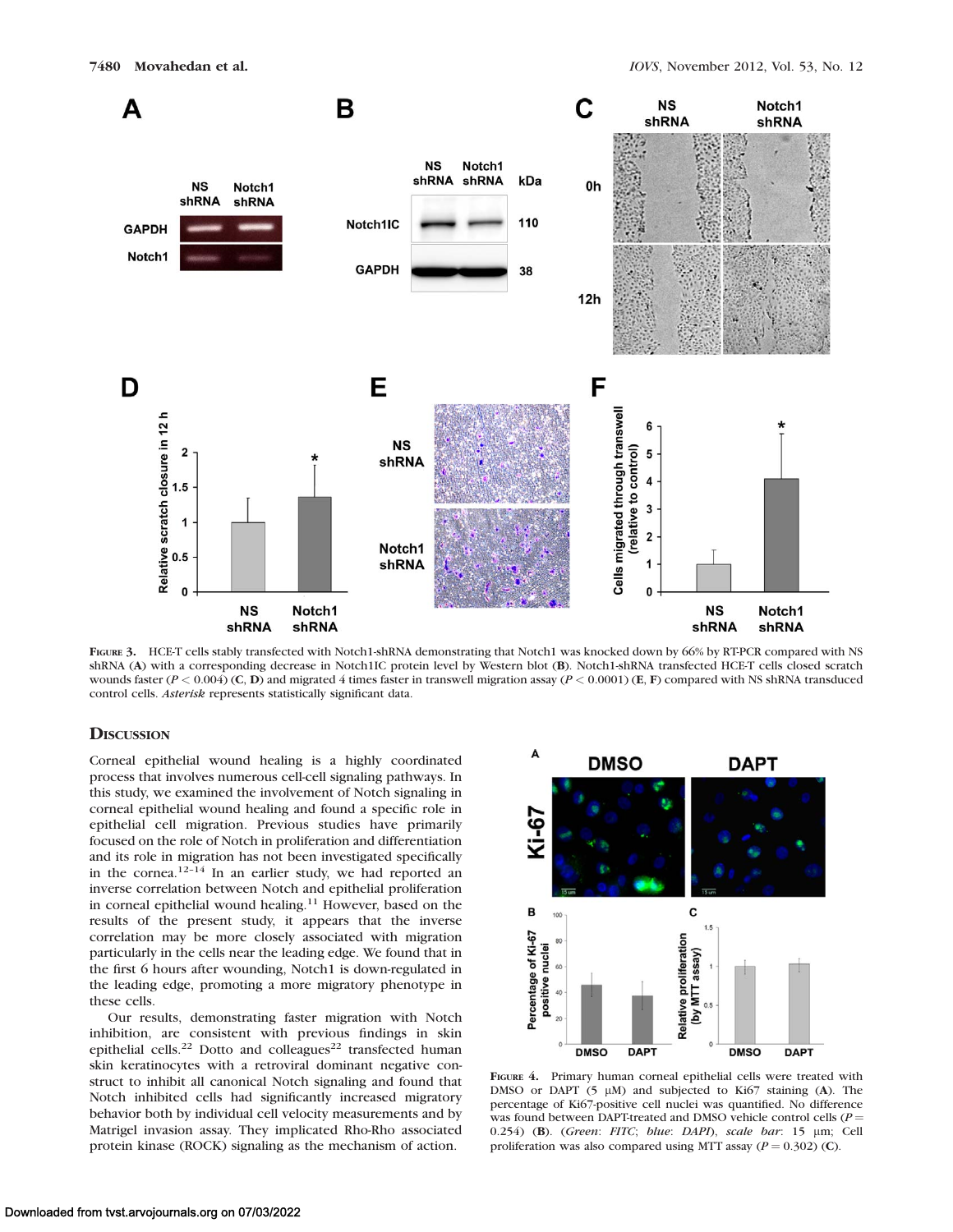

FIGURE 5. Notch inhibition with DAPT (5 µM) reduces corneal epithelial cell attachment to fibronectin-collagen coated plates by 34.5% compared with DMSO (control).  $(P < 0.001)$  (A). In contrast, Jagged1 treated cells were 18% more adherent to the matrix compared with control  $(P < 0.01)$ (B). HCE-T transduced with Notch1 (N1) shRNA likewise demonstrated 29% lower matrix attachment compared with NS shRNA transduced HCE-T cells ( $P < 0.001$ ) (C). Asterisk represents statistically significant data.

In another study, Ma et al. $13$  investigated the effects of Notch activation and inhibition on corneal epithelial wound healing in organ cultured rat eyes. They found that enhancing Notch signaling with a soluble ligand (Jagged1) retarded wound closure at 24 hours without affecting proliferation, suggesting that migration may have been inhibited. In contrast to our results, they did not find any enhancement in wound closure rate with  $\gamma$ -secretase inhibition. Besides the differences in the experimental models, the difference between our results and theirs may be due to the varying degrees of Notch inhibition. In this study, we carefully examined the various concentrations of  $\gamma$ -secretase inhibitor and found the effective dose for enhancing migration to be 1 to 10  $\mu$ M, which is a 10fold lower equivalent dose compared with the specific gamma secretase inhibitor and concentrations used by Ma et al.<sup>13</sup> The lower concentration of the  $\gamma$ -secretase inhibitor used in our study is able to inhibit Notch effectively as shown by the reduced levels of Notch1IC (Fig. 2C). Using lower concentrations of the  $\gamma$ -secretase inhibitor DAPT is not only advantageous to minimize non Notch effects, but perhaps because only partial inhibition of Notch would result in enhanced wound healing. Higher concentrations of DAPT were found in our experiments to inhibit wound healing, although we could not exclude the possibility of toxicity. Previous studies have demonstrated that Notch is a highly dosage-dependent signaling system such that high levels of Notch activation may have completely different effects compared with low levels of Notch activity.23,24

A recent study reported that over-expressing Notch1 in transgenic mice also enhances corneal epithelial wound healing.<sup>14</sup> The investigators developed mice that over-express Notch1IC (active Notch1) in the corneal epithelium and found that in the transgenic mice corneal epithelial debridement wounds healed faster than controls. These results may at first seem to contradict ours, which showed enhanced wound healing with Notch inhibition. However, a different mechanism may underlie the Notch1IC transgenic findings, namely, the transgenic epithelium may exhibit a quicker onset of proliferation compared with control mice.<sup>14</sup> While more studies are needed to dissect the role of Notch in wound healing, based on findings from Lu et al.<sup>14</sup> and ours, one might speculate that Notch1 plays multiple roles involving both migration and



FIGURE 6. F-Actin (rhodamine-phalloidin) staining of human corneal epithelial cells 6 hours after scratch demonstrating enhanced lamellipodia (arrows) formation in DAPT compared with control (A-D). Cells treated with DAPT (10  $\mu$ M) also demonstrate loss of marginal actin bundle (D, \*) compared with control (C, \*). HCE-T cells stably transfected with Notch1-shRNA similarly demonstrate enhanced lamellipodia at the wound age at 6 hours compared with NS shRNA transduced cell (E, F). Stable expression of the shRNA vector is evident based on GFP (green) expression, which often overlaps DAPI (blue) nuclear stain. Red: rhodamine-F-actin; scale bar: 100  $\mu$ m for (A, B) and 50  $\mu$ m for (E, F).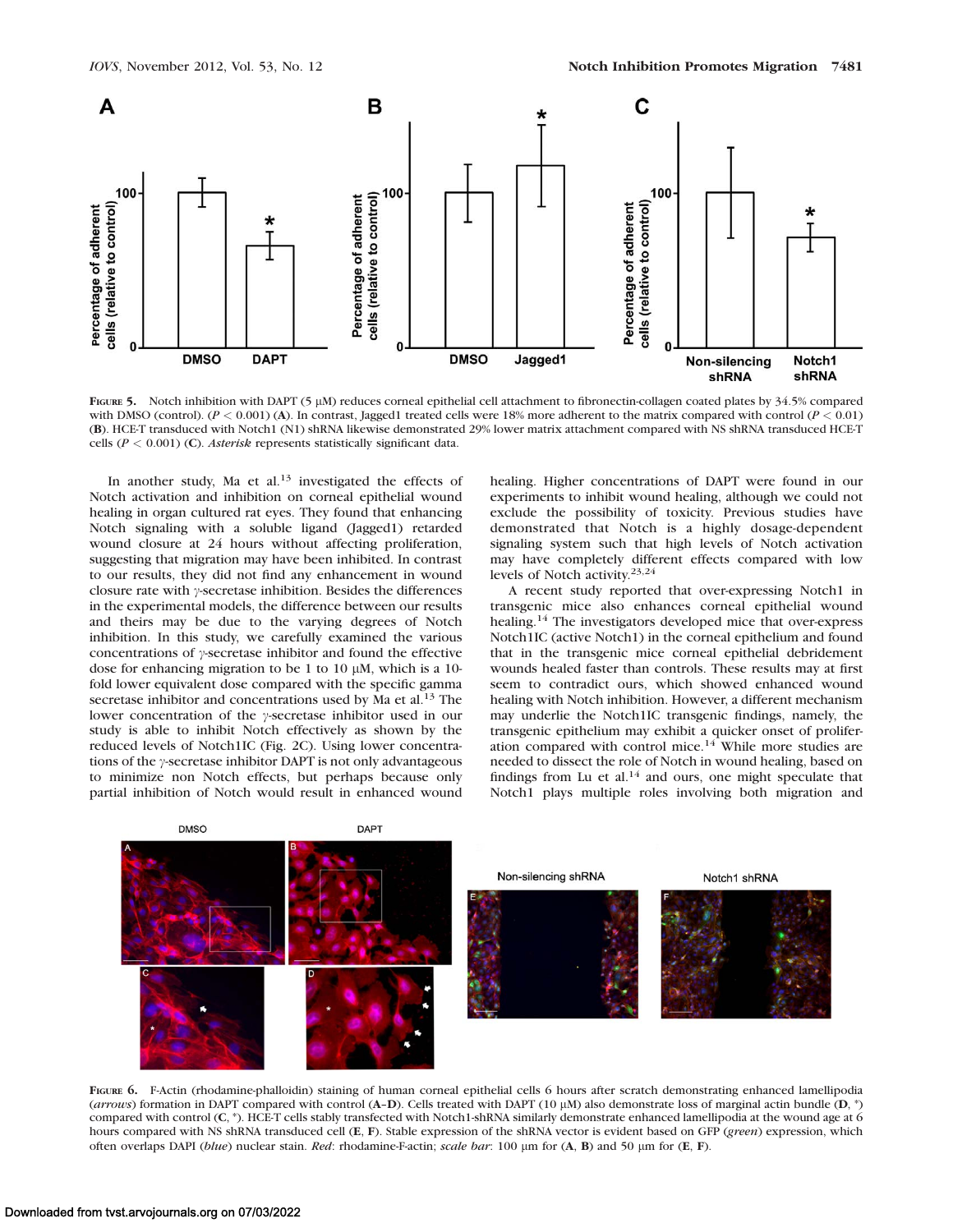

FIGURE 7. Treatment with DAPT (20 µM) accelerates wound healing after a 2.0-mm corneal epithelial debridement wound in mice (A, B) ( $P =$ 0.025). RT-PCR of the mouse corneal epithelium at 24 hours demonstrates reduced Hes1 in DAPT treated corneas, consistent with suppression of Notch signaling (C). Immunofluorescence examination of the proliferation marker, Ki67 (green: FITC), in the limbal area did not show a significant difference between DAPT-treated and control (DMSO) specimens at 24 hours post wounding  $(P=0.102)$  (blue: DAPI nuclear stain) (D, E). Asterisk represents statistically significant data.

proliferation. Further studies are also needed to dissect the role of other Notch receptors (Notch2 and Notch3) in corneal epithelial wound healing.

A novel finding of our study is that Notch inhibition promoted cytoskeletal changes that facilitate cell migration. In particular, Notch inhibited cells demonstrated enhanced lamellipodia along with loss of marginal actin bundle. We hypothesize that these changes are likely mediated through Rho GTPases. As mentioned earlier, a previous study has implicated Rho-ROCK signaling pathway in the enhanced migratory behavior of skin keratinocytes after Notch inhibition.<sup>22</sup> Additional investigations are necessary to determine specific mechanisms by which Notch might regulate Rho-ROCK activity in the corneal epithelium.

In summary, we have implicated Notch signaling in the regulation of corneal epithelial cell migration. Based on current results, we speculate that treatment with agents that inhibit Notch signaling may provide a novel approach for enhancing corneal epithelial migration and wound healing clinically. This is particularly exciting since a number of Notch inhibitors are currently in clinical trials as cancer therapies,<sup>25,26</sup> making them potentially available for clinical application to the cornea.

#### Acknowledgments

The authors thank Ruth Zelkha, MS, for her generous technical assistance in imaging, Deepak Shukla, PhD, for providing HCE-T cells, and the Illinois and Michigan Eye Banks for providing human corneal tissue.

## References

- 1. Lu L, Reinach PS, Kao WW. Corneal epithelial wound healing. Exp Biol Med. 2001;226:653–664.
- 2. Yu FS, Yin J, Xu K, Huang J. Growth factors and corneal epithelial wound healing. Brain Res Bull. 2010;81:229–235.
- 3. Greenwald I. LIN-12/Notch signaling: lessons from worms and flies. Genes Dev. 1998;12:1751–1762.
- 4. Artavanis-Tsakonas S, Rand MD, Lake RJ. Notch signaling: cell fate control and signal integration in development. Science. 1999;284:770–776.
- 5. Struhl G, Greenwald I. Presenilin is required for activity and nuclear access of Notch in Drosophila. Nature. 1999;398:522– 525.
- 6. Brou C, Logeat F, Gupta N, et al. A novel proteolytic cleavage involved in Notch signaling: the role of the disintegrinmetalloprotease TACE. Mol Cell. 2000;5:207–216.
- 7. Bray SJ. Notch signalling: a simple pathway becomes complex. Nat Rev Mol Cell Biol. 2006;7:678–689.
- 8. Schroeter EH, Kisslinger JA, Kopan R. Notch-1 signalling requires ligand-induced proteolytic release of intracellular domain. Nature. 1998;393:382–386.
- 9. Nakamura T, Ohtsuka T, Sekiyama E, et al. Hes1 regulates corneal development and the function of corneal epithelial stem/progenitor cells. Stem Cells. 2008;26:1265–1274.
- 10. Thomas PB, Liu YH, Zhuang FF, et al. Identification of Notch-1 expression in the limbal basal epithelium. Mol Vis. 2007;13: 337–344.
- 11. Djalilian AR, Namavari A, Ito A, et al. Down-regulation of Notch signaling during corneal epithelial proliferation. Mol Vis. 2008;14:1041–1049.
- 12. Ma A, Boulton M, Zhao B, Connon C, Cai J, Albon J. A role for notch signaling in human corneal epithelial cell differentiation and proliferation. Invest Ophthalmol Vis Sci. 2007;48:3576– 3585.
- 13. Ma A, Zhao B, Boulton M, Albon J. A role for Notch signaling in corneal wound healing. Wound Repair Regen. 2011;19:98– 106.
- 14. Lu H, Lu Q, Zheng Y, Li Q. Notch signaling promotes the corneal epithelium wound healing. Mol Vis. 2012;18:403–411.
- 15. Araki K, Ohashi Y, Sasabe T, et al. Immortalization of rabbit corneal epithelial cells by a recombinant SV40-adenovirus vector. Invest Ophthalmol Vis Sci. 1993;34:2665-2671.
- 16. Liang CC, Park AY, Guan JL. In vitro scratch assay: a convenient and inexpensive method for analysis of cell migration in vitro. Nat Protoc. 2007;2:329–333.